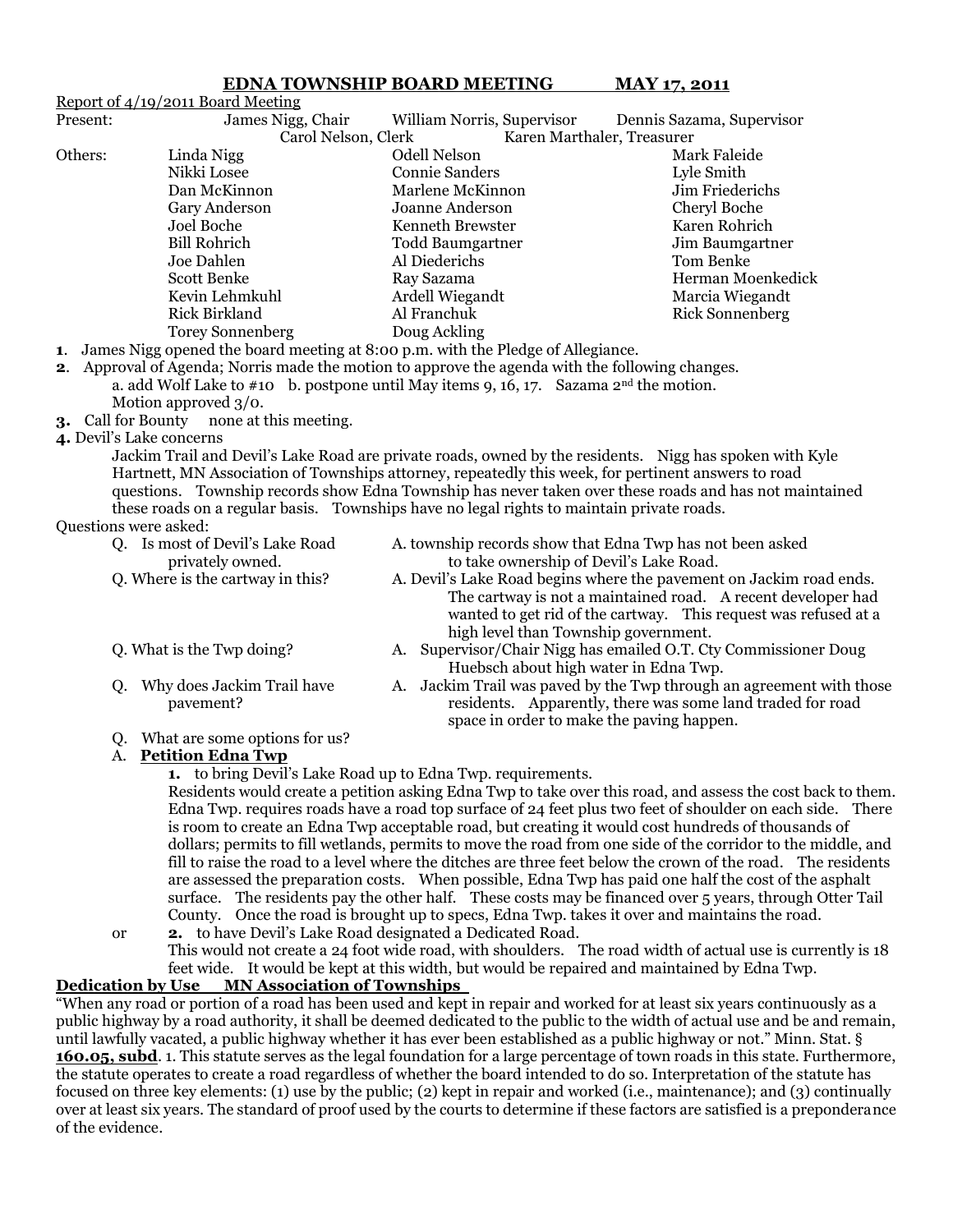**2**. (continued) If Edna Twp were to become the owner of Devil"s lake Road, it is recommended they would meet with an engineer first to determine the required needs of this road. A guess estimate is \$50,000 for establishing an acceptable road. There may be a need for permits, silt fence, plans, culverts, etc.

The petition needs be signed by a minimum of thirty per cent of the residents who own or occupy property on the lake or within 3 miles of the lake. Petitions are filed with the town clerk and then presented to the town board. Minn. Stat. § 164.07, subd. 2. Once presented and found sufficient, the board has 30 days to set, though not necessarily hold, a hearing on the proposed establishment. A unique feature of the procedure is that it requires the petitioner to provide for the delivery of personal service of notice of the hearing on all affected landowners and to post the notice. If the petition relates to a road within a plat, the petitioner should be told to also mail notice to all the owners in the plat that were not hand delivered notice. Boards should take it upon themselves to also publish notice of the hearing at least once in its official newspaper. Affidavits of notice need to be developed and delivered to the board at the hearing for each form of notice given.

### **5.** Road Maintenance Agreement

The Supervisors would like to extend the contract we have now, for one more year, at the same prices. Sonnenberg's will agree to this. The Supervisors have been pleased with the work done and the performance reviews of Sonnenberg's work. This possibility will be checked for legality with a MAT attorney. Sazama made the motion 'to extend the contract we have now for one more year at the same prices if legal'. Norris  $2<sup>nd</sup>$ . Roll Call Vote: Nigg – yes Norris – yes Sazama - yes Motion passed.

**6.** Wolf Lake Road – Mr. Tom Benke lives on the road. The road is 1500 feet from one end to the other. T. Benke is willing to donate dirt for fill, to raise the road 1 foot. This could amount to 1500 to 2000 yards of dirt. This will take down the dirt hill that now attracts snow build up on that corner. There may be a chance to get dirt from Lyle Diederich"s property.

If Edna Twp closes the road, over 1000 feet of road, 4 feet deep would wash away. This has happened in the past. Norris made the motion to pursue permits for raising Wolf Lake road, to get quotes from 2 or more vendors for the work, get costs quoted by the yard.' Sazama 2<sup>nd</sup>. Motion approved 3/0. The Board will contact the necessary agencies for permits; DNR, Land & Resource Mgnt, MNPC,

# **7.** Clerk"s Report

Copies of the report were given to each Board member. No corrections or additions were needed. Norris made the motion to approve the report. Sazama  $2<sup>nd</sup>$ . Motion approved  $3/0$ 

### **8.** Treasurer"s Report

Each Board member had a copy in hand. As of March 15, 2011, \$37,186.58 had been paid in claims. There is a working cash balance of \$35,258.33. Norris made the motion to approve. Sazama 2nd. Report approved 3/0. The Supervisors have arranged a \$70,000.00 line of available credit with Farmer"s State Bank in Dent. This will be used if necessary.

### **9.** Crack Sealing

a. The roads needing crack sealing have been identified. S & N Crack Sealing of Perham turned a quote. However, they have asked Edna Twp to dissolve that quote. They had grossly underbid. Norris made the motion "to pull the quote from S & N Crack Sealing to Edna Twp. without prejudice." Nigg 2nd. The motion to pull that quote was approved 3/0.

b. Crack sealing needs to be done ASAP. The roads that are expected to go under water, may not be crack sealed at this time. Norris made the motion to have roads crack sealed using T3 rubberized sealant and getting the maximum amount of T3 into the cracks up to a cost of \$10,000.00. Sazama  $2<sup>nd</sup>$ . Motion approved  $3/0$ .

- **10**. James Forney and Henry Knoll are requesting Edna Twp give them a disclaimer for improvements they are making on their property. Land & Resource Management needs this information. Nigg made the motion to approve, Norris 2nd. Approved 3/0.
- **11.** Norris made the motion to approve the claims for April. Sazama 2<sup>nd</sup>. Claims are approved and \$7009.61 will be paid.

At 9:55, Norris made the motion to adjourn. Sazama 2nd. Motion approved 3/0. Meeting was adjourned.

| <b>Respectfully Submitted</b> |                                  |           |
|-------------------------------|----------------------------------|-----------|
| Carol Nelson Clerk            |                                  |           |
| CLAIMS PAID APRIL 2011        |                                  |           |
| E.O.T. Focus                  | legal ad/ road warnings          | \$54.35   |
| S & N Seal Coating            | crack sealing                    | \$625.00  |
| Sonnenberg Excavating         | building 2 berms                 | \$2122.50 |
| Sonnenberg Road               | snowplowing 3/2, 3/6, 3/12, 3/23 | \$4661.00 |
| Maintenance                   |                                  |           |